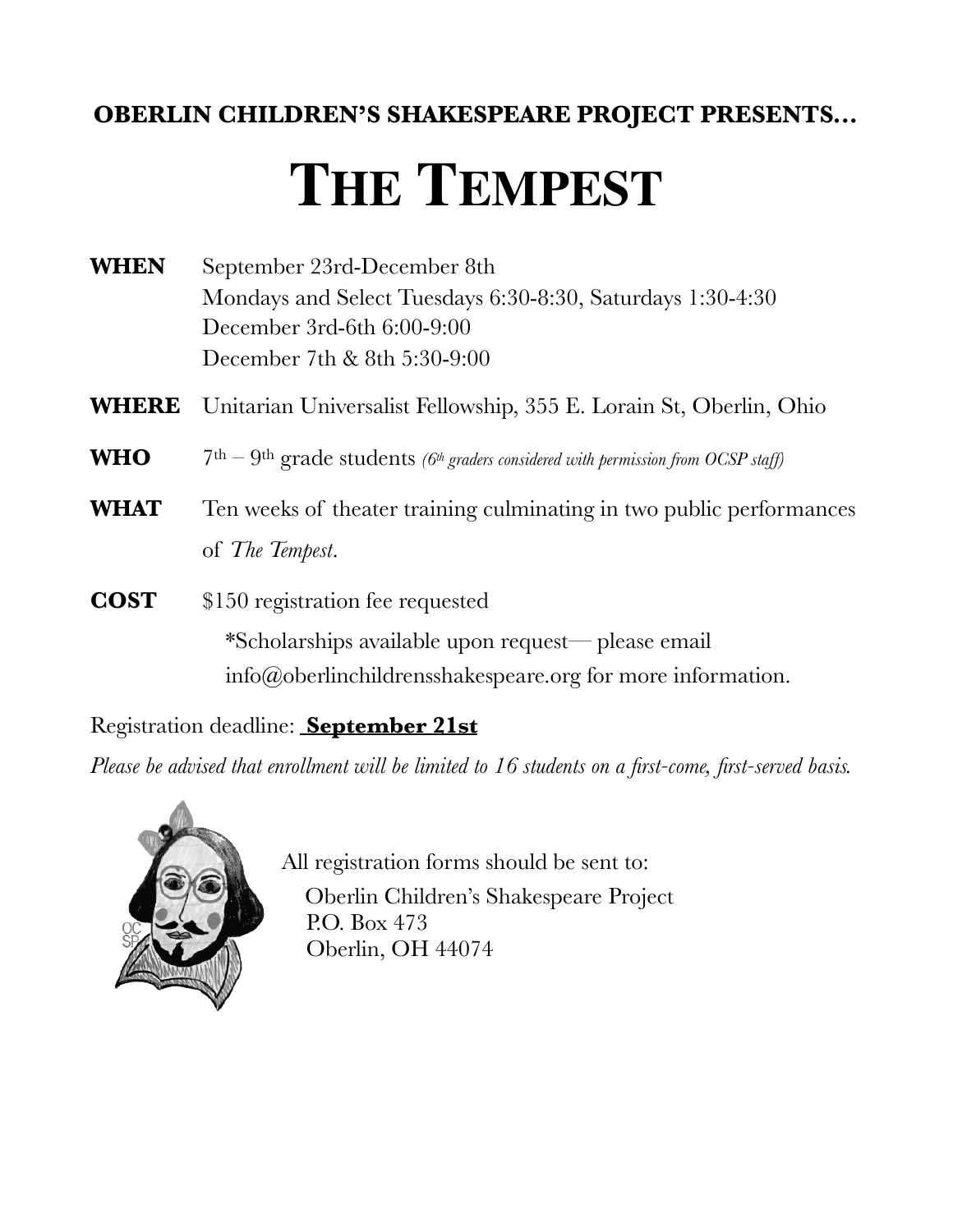#### **CODE OF CONDUCT**

Students are expected to participate in rehearsal activities and field trips, maintain a positive attitude, and show respect for others at all times. Students will receive a Community Guidelines Agreement, on which specific rules will be outlined, to bring home to be signed by their parent/guardian. This must be returned to OCSP staff within two rehearsal periods after receiving this document. Students are expected to be on time and present for all rehearsals. If a student needs to miss rehearsal or will be late to rehearsal, OCSP staff must be notified at least one day in advance (emergencies exempted). The Oberlin Children's Shakespeare Project reserves the right to remove any student who violates behavioral and/or attendance standards without a refund.

#### **DRESS CODE**

At OCSP students will study physical theater and must dress appropriately. Students are to wear clothing that allows them to move freely and that they are comfortable potentially dirtying (i.e., nothing restrictively tight, oversized, delicate, or formal). Students must wear socks and closed toed shoes. Students with long hair must have hair pulled back and away from their faces. No dangling jewelry. If students are not dressed appropriately, they may be asked to change clothing or leave.

#### **WAIVER**

Students participate in the Oberlin Children's Shakespeare Project at their own risk and waive the right to make any claims against OCSP for any injury, damage, or loss sustained while on the premises at the UU Fellowship or Oberlin College. OCSP is not responsible for theft, loss, or damage to students' personal belongings.

#### **MEDICATION**

OCSP staff members are not responsible for storing, distributing, or administering medication.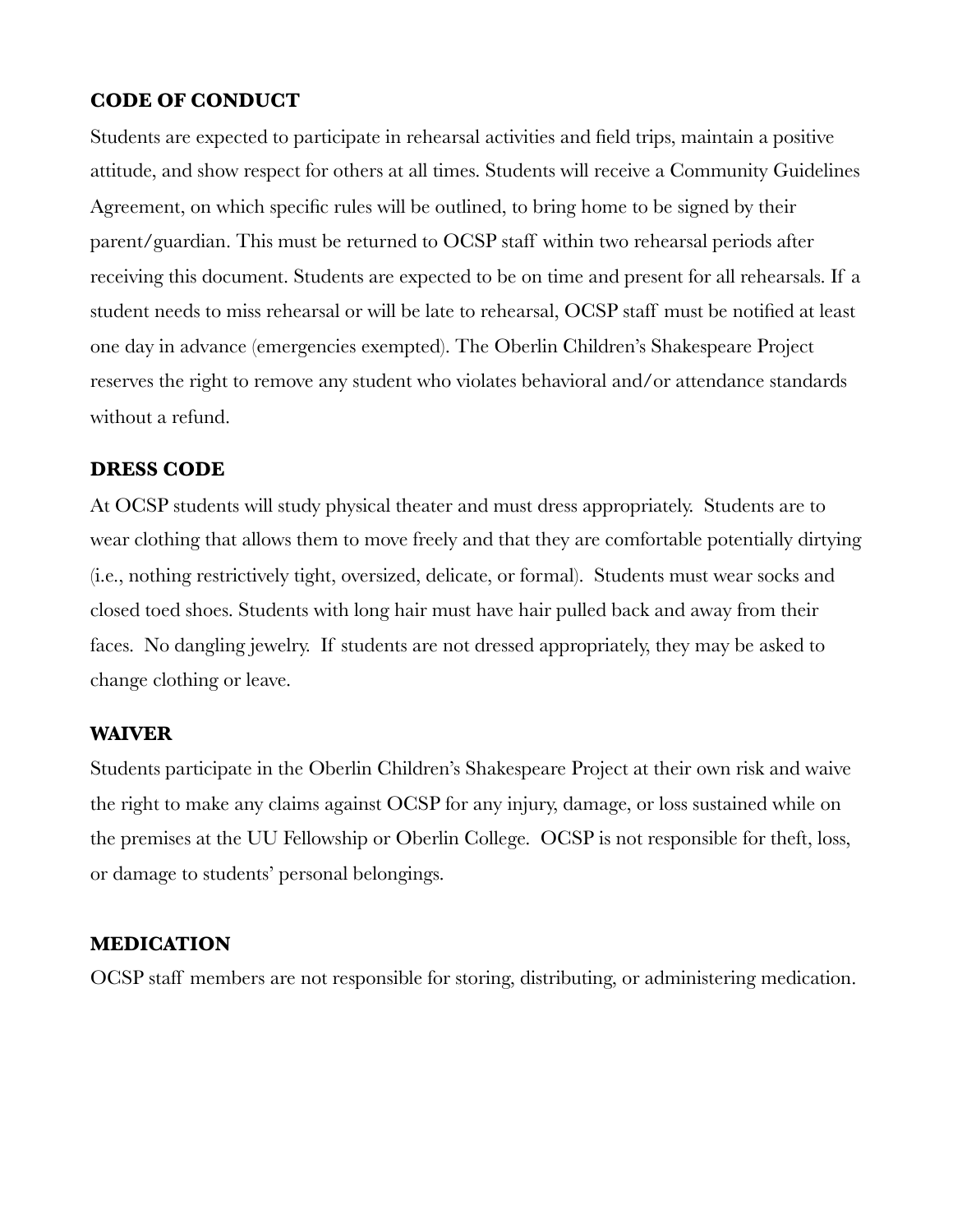# **PHOTOGRAPHY AND PUBLICITY**

OCSP activities and programs may be photographed, videotaped, or filmed for publicity and/ or promotion of the Oberlin Children's Shakespeare Project. Students who do not want to be photographed or filmed may submit a written statement to Eric Steggall, OCSP Executive Director.

### **QUESTIONS**

Contact Eric Steggall, Executive Director at **[Eric@OberlinChildrensShakespeare.org](mailto:Eric@OberlinChildrensShakespeare.org).** 

*The Oberlin Children's Shakespeare Project does not discriminate based on race, ethnicity, religion, immigration status, gender identity or expression, or sexual orientation.*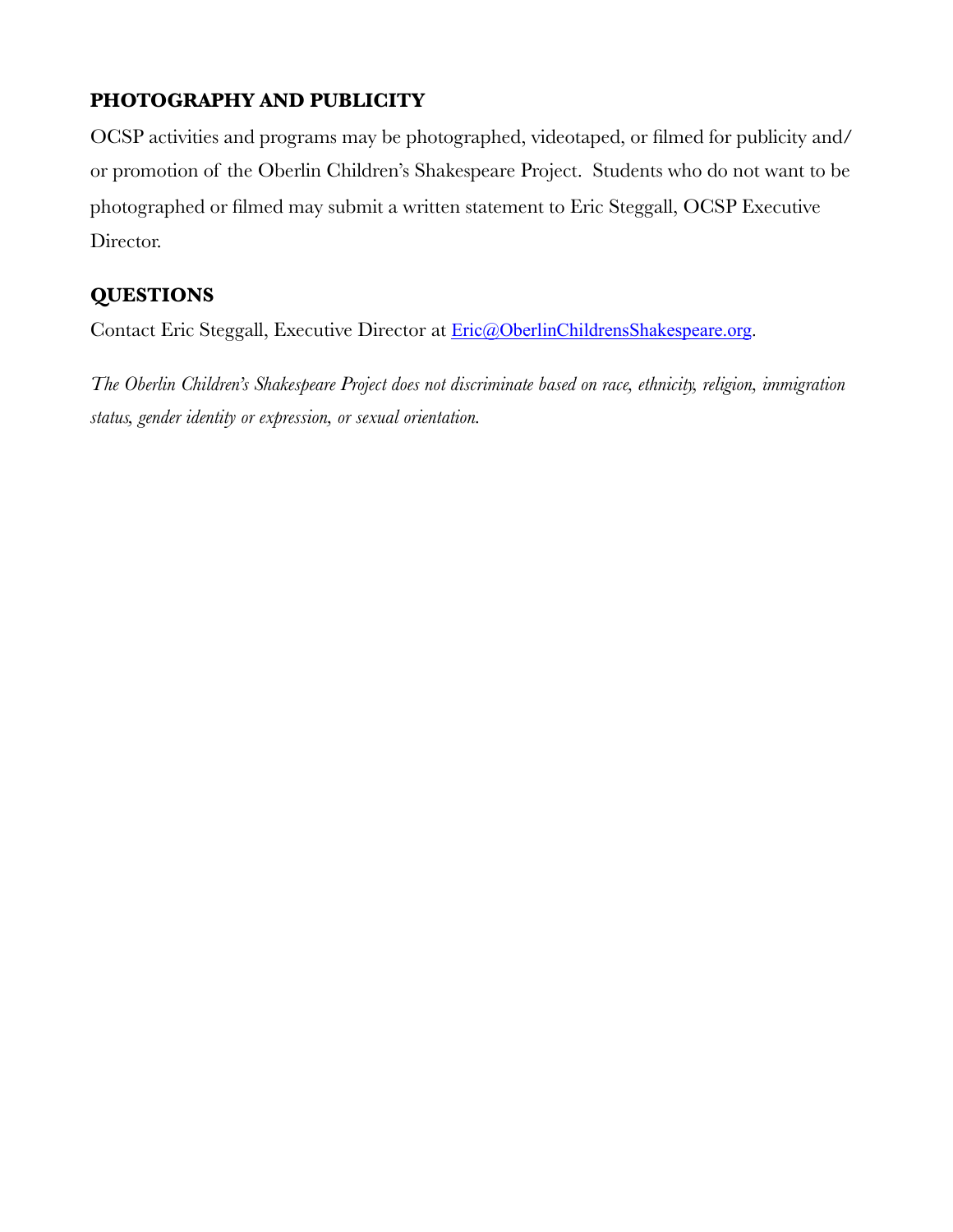## **REGISTRATION FORM (due September 21st)**

Please complete this application and sign to accept its terms. Enrollment is not complete until you have received email confirmation. The semester fee is \$150 in cash or checks payable to the Oberlin Children's Shakespeare Project. If necessary, you can choose to pay the \$100 reduced fee or request a fee waiver. The registration fee is non-refundable two weeks after semester has begun. Please mail the form to: Oberlin Children's Shakespeare Project, P.O. Box 473, Oberlin, OH 44074 or email it to Eric@oberlinchildrensshakespeare.org.

|                                                                                |                          | Name                                                                                       |  |  |
|--------------------------------------------------------------------------------|--------------------------|--------------------------------------------------------------------------------------------|--|--|
|                                                                                |                          |                                                                                            |  |  |
|                                                                                |                          |                                                                                            |  |  |
|                                                                                |                          |                                                                                            |  |  |
|                                                                                |                          |                                                                                            |  |  |
|                                                                                |                          |                                                                                            |  |  |
|                                                                                |                          |                                                                                            |  |  |
| $\Box$ I have read and agree to all the policies described in the application. |                          |                                                                                            |  |  |
|                                                                                |                          |                                                                                            |  |  |
|                                                                                |                          | $Phone(c)$ Phone(h) Phone(h) Phone(w) Phone(w)                                             |  |  |
|                                                                                |                          |                                                                                            |  |  |
|                                                                                | Doctor Phone Phone Phone |                                                                                            |  |  |
|                                                                                |                          | List any physical/emotional health concerns (including food/drug allergies, medications)   |  |  |
|                                                                                |                          | Initial here _________ if the student is permitted to leave OCSP facilities independently. |  |  |
|                                                                                |                          | Besides listed guardians, only the following are authorized to pick up the student:        |  |  |
|                                                                                |                          |                                                                                            |  |  |
|                                                                                |                          |                                                                                            |  |  |